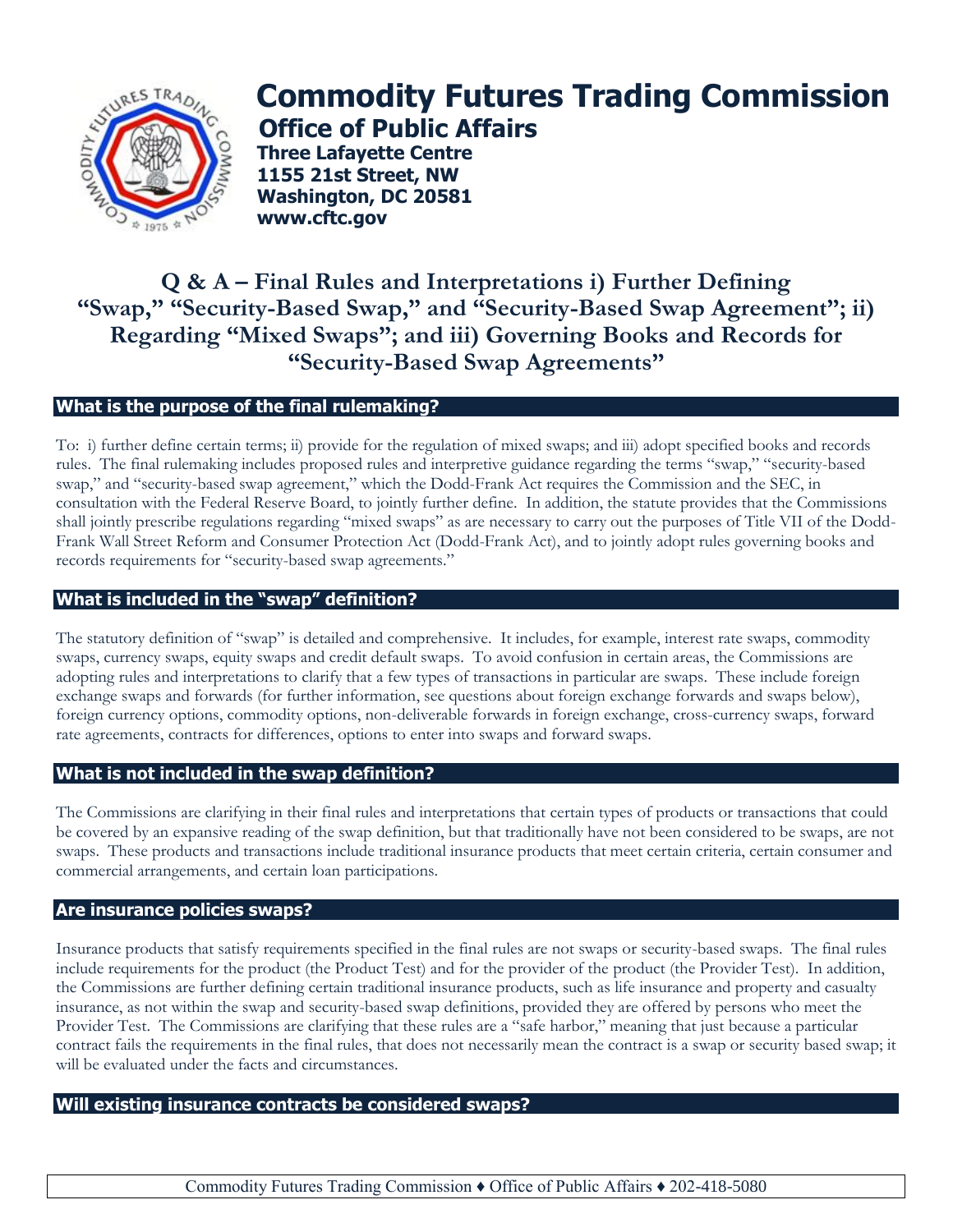The Commissions are including a "grandfather" provision in the final rules, such that if a contract that was entered into on or before the effective date of the final rules, and it is offered in accordance with the requirements of the Provider Test in the final rules, the contract will not be considered a swap or security-based swap.

#### **Are annuities swaps?**

If the annuity is offered through a provider that meets the requirements of the Provider Test in the final rules, it will meet the requirements of the safe harbor and will not be considered a swap or security-based swap. In response to commenters, the Commissions are not including a requirement that annuities be subject to certain tax treatment under the Internal Revenue Code that was contained in the Proposing Release.

#### **How is the CFTC going to interpret the forward exclusion from the swap definition and to treat commodity options embedded in forward contracts?**

The swap definition in the Dodd-Frank Act excludes forward contracts in nonfinancial commodities. The CFTC is issuing an interpretation that this forward exclusion will be interpreted in a manner that is consistent with the CFTC's historical interpretation of the existing forward contract exclusion with respect to futures contracts. In response to commenters, the CFTC is clarifying a number of issues:

- Providing guidance regarding nonfinancial commodities as commodities that may be physically delivered and are exempt or agricultural commodities, and regarding environmental commodities (e.g. offsets, allowances, and RECs) that they are nonfinancial commodities eligible for the forward exclusion from the swap definition.
- Although withdrawing the Energy Exemption, CFTC is clarifying that the alternative delivery procedures (netting, etc.) mentioned therein continue to apply.
- Providing guidance regarding forward with embedded volumetric optionality: Commenters in the energy industry asserted that many of their transactions contain volumetric optionality and should be considered forwards, while prior CFTC guidance restated in the proposal covered price optionality only. If among other things the volumetric optionality is due to physical factors or regulatory requirements beyond the control of the parties, the agreement, contract or transaction may qualify for the forward exclusions from the swap and future delivery definitions. The CFTC is requesting comment on its forwards with volumetric optionality interpretation.
- Providing guidance that certain contract provisions do not disqualify transactions for the forward exclusion (liquidated damages, renewal/evergreen provisions).
- Providing guidance regarding certain types of arrangements as described in the release, fuel delivery agreements and physical exchange transactions, that are not swaps.
- Providing guidance regarding certain physical commercial arrangements that are similar to leases that they are not options and may qualify for the forward exclusions under the facts and circumstances.
- Providing guidance regarding energy management agreements that such agreements do not alter the nature of the transactions conducted under them.

#### **Do transactions that are "booked out" qualify for the forward exclusion from the swap definition?**

The final release provides that "booked-out" transactions in nonfinancial commodities that are entered into by commercial participants in connection with their business, that meet the requirements specified in the Commission's Brent Interpretation regarding forwards, and that are effectuated through a subsequent, separately-negotiated agreement, would qualify for the forward exclusion from the swap and future delivery definitions. The release also clarifies in response to a commenter that oral book-outs are permissible if they are followed in a commercially reasonable timeframe by a confirmation in some type of written or electronic form.

#### **Are loan participations swaps?**

The Commissions do not interpret the swap or security-based swap definitions to include loan participations in which the purchaser is acquiring a current or future direct or indirect ownership interest in the related loan or commitment that is the subject of the loan participation, and certain other conditions specified in the release are met. In response to commenters, the

Commodity Futures Trading Commission ♦ Office of Public Affairs ♦ 202-418-5080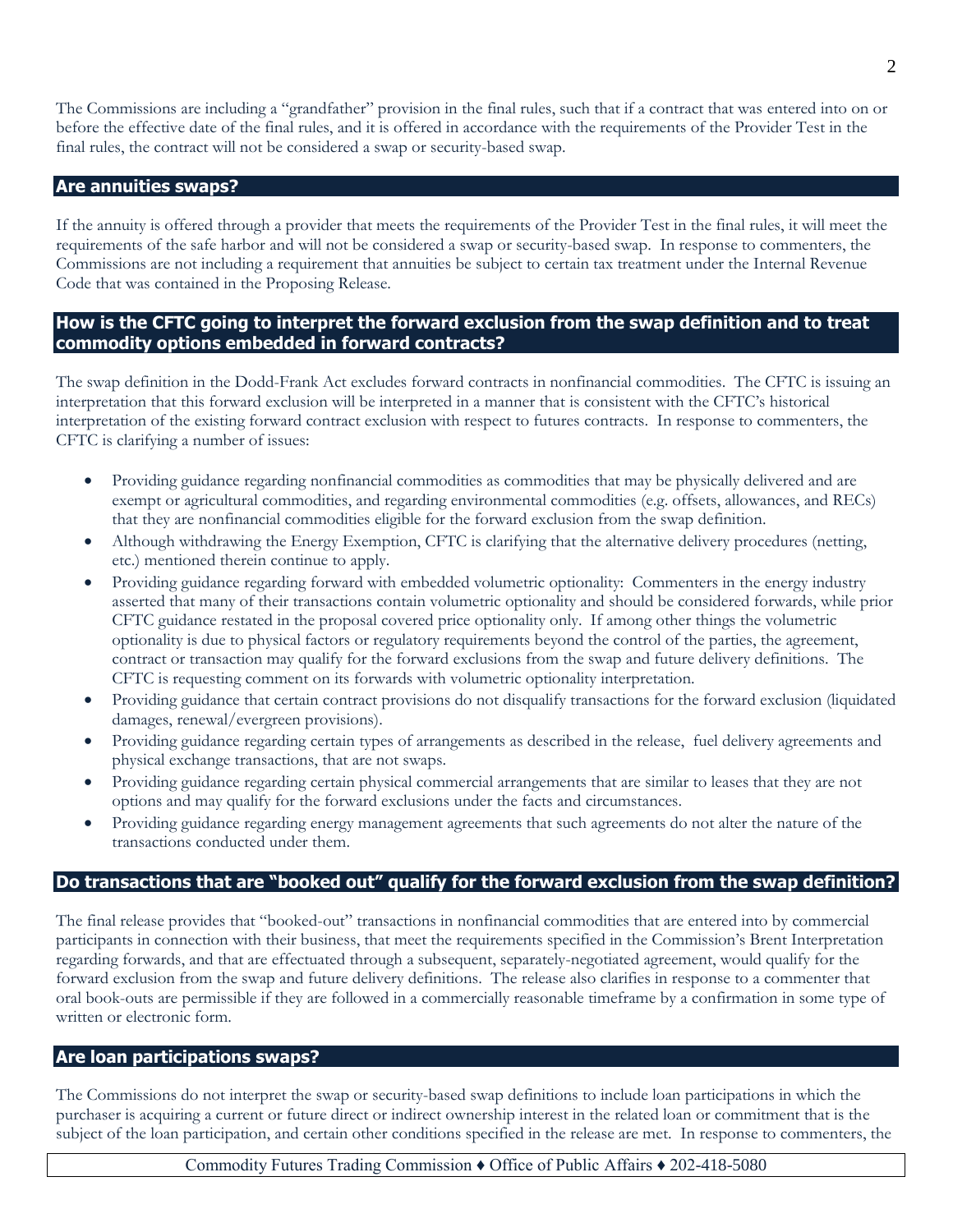Commissions are not including the requirement that the loan participation be a "true participation" as was stated in the Proposing Release. Depending on the facts and circumstances, a loan participation may be a security regulated by the SEC, or an identified banking product that, if offered by a bank, would be subject to the jurisdiction of the Federal bank regulatory agencies.

# **If the Treasury Secretary determines to exempt Foreign Exchange Forwards and Swaps from the swap definition, are there any regulatory requirements applicable to them under the Commodity Exchange Act (CEA)?**

Yes. Under the Dodd-Frank Act, even if the Secretary of the Treasury determines that foreign exchange forwards or foreign exchange swaps should not be regulated as swaps, they still would be subject to swap reporting requirements (to a swap data repository, if available, or otherwise to the CFTC). Also, swap dealers and major swap participants engaging in foreign exchange forwards or foreign exchange swaps will still be subject to certain business conduct standards with respect to such transactions.

# **Are there other foreign exchange products that remain subject to the CEA?**

Yes. All foreign exchange products that meet the swap definition, and are not foreign exchange forwards or foreign exchange swaps, remain subject to the CEA even if the Treasury Secretary exempts foreign exchange swaps and foreign exchange forwards. These products that remain subject to the CEA include foreign currency options (including those on foreign exchange forwards or foreign exchange swaps), non-deliverable forward contracts involving foreign exchange, currency swaps and cross-currency swaps.

#### **How are transactions in regional transmission organizations ("RTOs") and independent system operators ("ISOs") treated?**

Section 722 of the Dodd-Frank Act specifically addresses how the CFTC should approach products regulated by the Federal Energy Regulatory Commission ("FERC") that also may be subject to CFTC jurisdiction. It permits the CFTC to exempt certain FERC-regulated instruments or other specified electricity transactions if the CFTC finds that such an exemption would be in the public interest. The release states that the treatment of these products will be considered under this public interest waiver process, rather than through this joint rulemaking to further define the term "swap."

#### **Have the Commissions distinguished between transactions that would be swaps regulated by the CFTC and transactions that would be security-based swaps regulated by the SEC?**

Yes. The final release refers to swaps and security-based swap collectively as "Title VII instruments." The classification of a Title VII instrument as a swap or a security-based swap generally is to be made prior to execution, but no later than when an offer is made to enter into the Title VII instrument. The final release identifies Title VII instruments based on a variety of specific types of interest and other monetary rates as swaps regulated by the CFTC, and Title VII instruments based on the "yield" of a debt security, loan, or narrow-based security index in the sense where the term "yield" is used as a proxy for price, as security-based swaps regulated by the SEC. It also addresses the appropriate classification of Title VII instruments based on government debt obligations and futures contracts.

# **Are Total Return Swaps ("TRS") based on securities security-based swaps?**

A TRS based on a single security or loan or on a narrow- based security index generally would be a security-based swap regulated by the SEC. However, if the TRS embeds interest-rate optionality (e.g., a cap, collar, call, or put) to shift or limit interest rate exposure, the inclusion of these terms would cause the TRS to be a mixed swap. Similarly, if a TRS also is based on non-security-based components (such as the price of oil, or a currency), it would be a mixed swap. Under the Dodd-Frank Act, a TRS based on a broad-based security index would be a swap regulated by the CFTC. A TRS on two or more loans likewise would be a swap subject to CFTC regulation.

#### **Who regulates credit default swaps (CDS)?**

Commodity Futures Trading Commission ♦ Office of Public Affairs ♦ 202-418-5080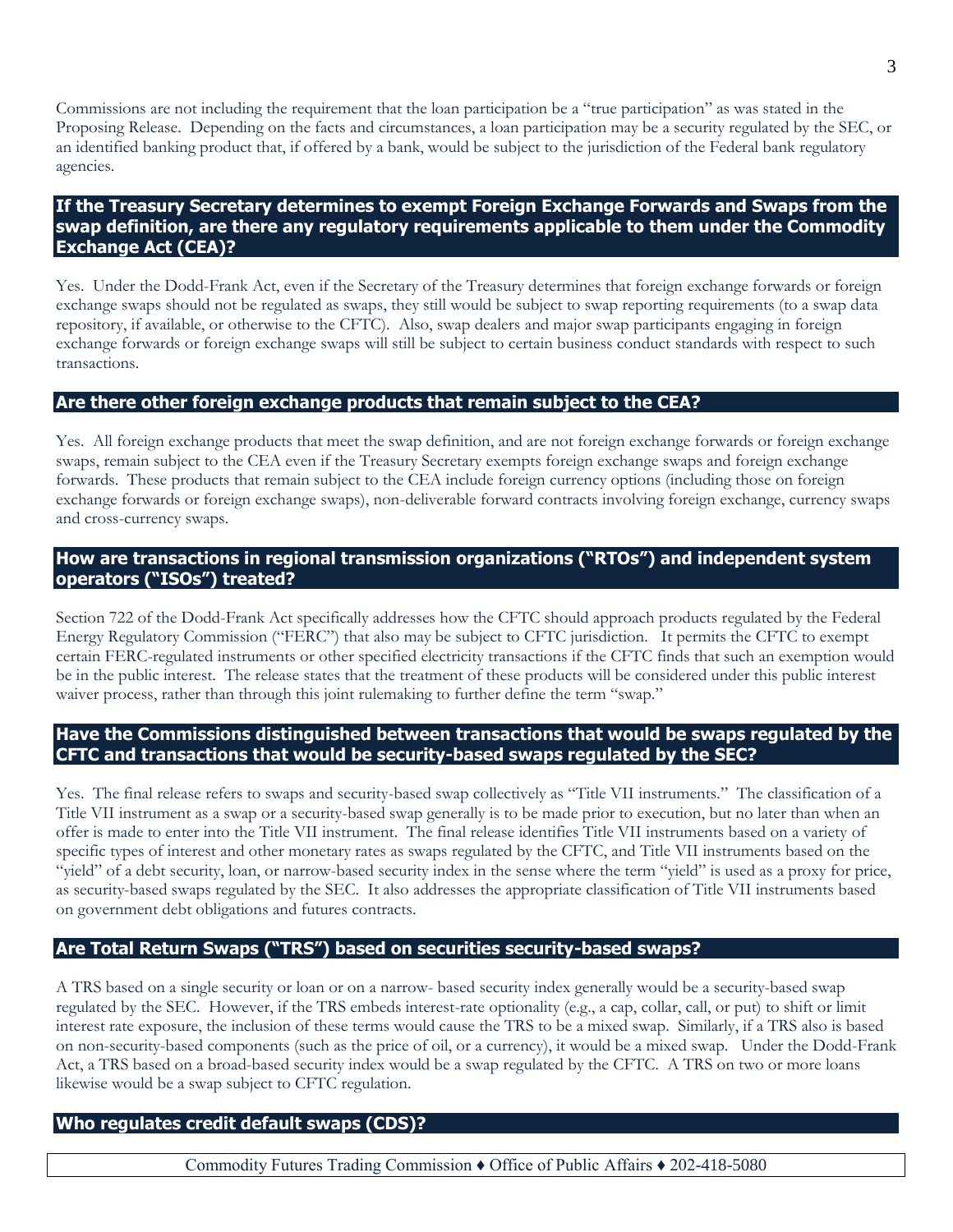The SEC regulates CDS on single names, loans and narrow-based security indexes. The CFTC regulates CDS based on broadbased security indexes. The Commissions are issuing detailed and objective rules to distinguish broad from narrow-based security indexes for purposes of CDS. These rules are similar to rules that the Commissions previously have issued with respect to debt security indexes, but tailored to index CDS in particular. The rules also address circumstances in which indexes migrate from broad-based to narrow-based, or vice versa.

# **What is a "mixed swap" and how will it be regulated?**

A mixed swap is a transaction that is both a swap and a security-based swap. In order to facilitate the trading of these instruments in appropriate circumstances, the final rules provide that bilateral, uncleared mixed swaps, where one of the counterparties is dually registered as a dealer or major participant with both the CFTC and also with the SEC, will be subject to certain key provisions of the CEA and related CFTC rules as well as the requirements of the federal securities laws. For all other mixed swaps, the Commissions are issuing rules establishing a process whereby a person who desires or intends to list, trade, or clear such a mixed swap (or class thereof) can ask the agencies for a joint order providing for the regulation of the mixed swap pursuant to specified provisions of the CEA and/or the Securities Exchange Act of 1934 ("Exchange Act"). Absent such a joint order, the Dodd-Frank Act provides that such mixed swaps would be required to comply with parallel provisions of both the CEA and the Exchange Act.

# **If I don't know whether a particular transaction is a swap, security-based swap, or mixed swap, is there a process by which I may request an interpretation from the Commissions?**

Yes. Under the final rules, any person may submit a request to the CFTC and the SEC to provide a joint interpretation of whether a particular agreement, contract, or transaction (or class thereof) is a swap, security-based swap or mixed swap. In making a request, the requesting party must provide: all material information; a statement of the economic characteristics and purpose of the transaction; the requesting party's determination as to whether the transaction should be characterized as a swap, a security-based swap, or a mixed swap and the basis for such determination; and any other information requested by either agency.

# **How long will it take to obtain such an interpretation?**

If the Commissions determine to issue a joint interpretation, under the final rules it must be issued within 120 days after receipt of a complete submission requesting a joint interpretation. The Commissions may seek public comment with respect to such a joint interpretation; if they do, the 120-day deadline will be stayed during the comment period, but will recommence the business day after the public comment period ends. If the Commissions do not issue a joint interpretation within the prescribed time period, the rules require each Commission to publicly provide the reasons for not having done so.

#### **What is a "security-based swap agreement" ("SBSA")?**

SBSAs are a type of swap related to securities over which the CFTC has full regulatory and enforcement authority under the Dodd-Frank Act, and where the SEC also has certain enforcement authority and access to information from certain CFTC regulated entities. SBSAs include swaps based on broad-based security indexes and certain exempted securities, such as U.S. Treasury bonds.

# **What books and records requirements apply to SBSAs?**

The CFTC and SEC are issuing final rules stating that none of the following registrants would be required to keep additional books and records, including daily trading records, regarding SBSAs beyond the books and records that the CFTC is already requiring regarding swaps: swap dealers; major swap participants; security-based swap dealers; and major security-based swap participants. Similarly, swap data repositories would not be required to collect additional data or keep additional data or books and records regarding SBSAs beyond the books and records, and data, that the CFTC is requiring regarding swaps.

# **Do the final rules discuss the statutory provisions that address efforts to evade the swap-related requirements of the Dodd-Frank Act?**

Commodity Futures Trading Commission ♦ Office of Public Affairs ♦ 202-418-5080